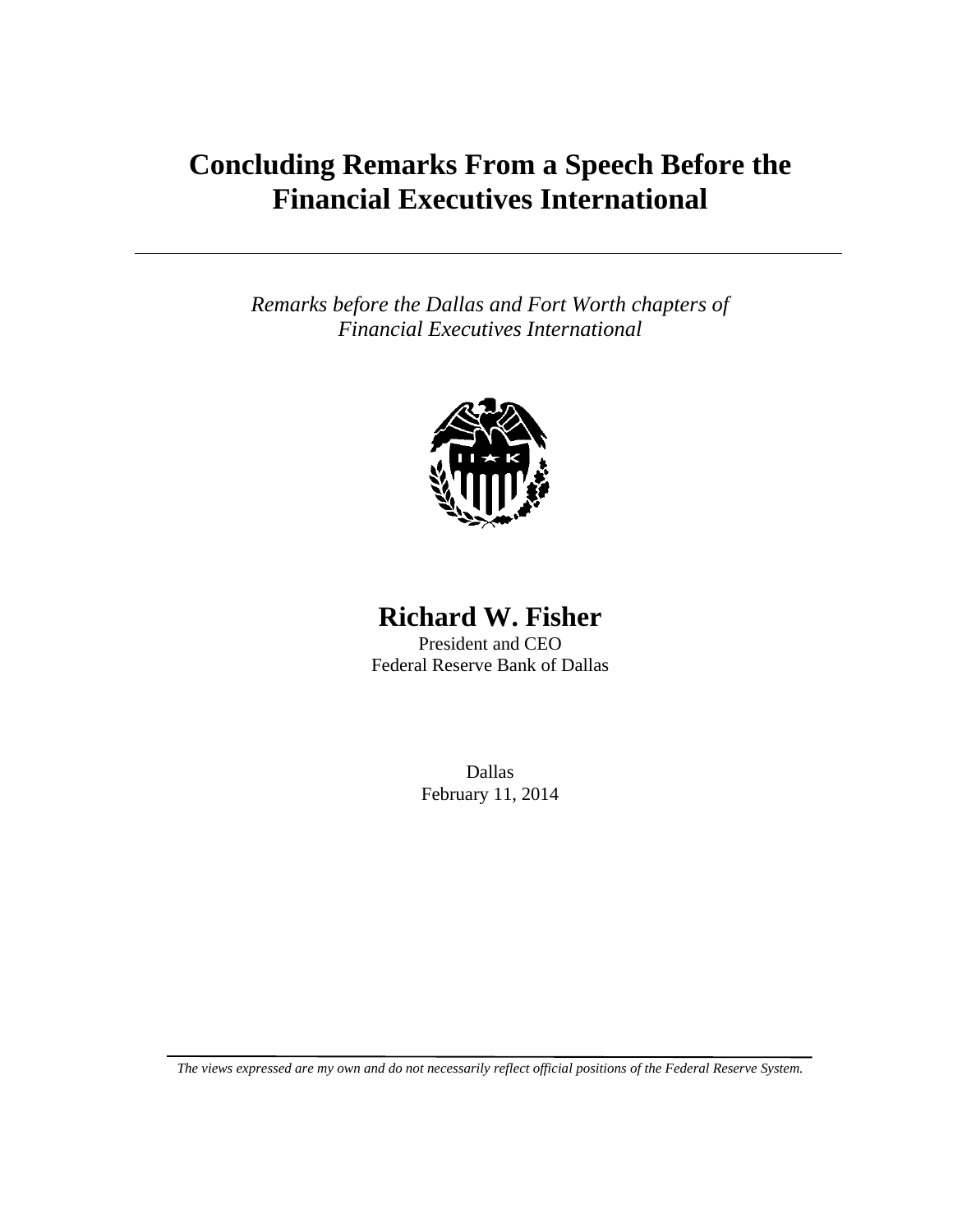## **Concluding Remarks From a Speech Before the Financial Executives International**

Richard W. Fisher

For far too long, the greatest obstacle to the nation's economic prosperity has resided here:



An editorial in today's *Financial Times* encapsulated in 11 words an argument I have been making repeatedly: "Fiscal policy is still not an ally of U.S. growth."1

I'll conclude by making the argument once more.

Earlier I showed you the gaping hole in the heart of our prosperity: If you remove the job-creating machine of Texas from the U.S. economy, the nation has experienced job destruction that has occurred over the past 12 years in the middle-income quartiles. Let me show you that chart again: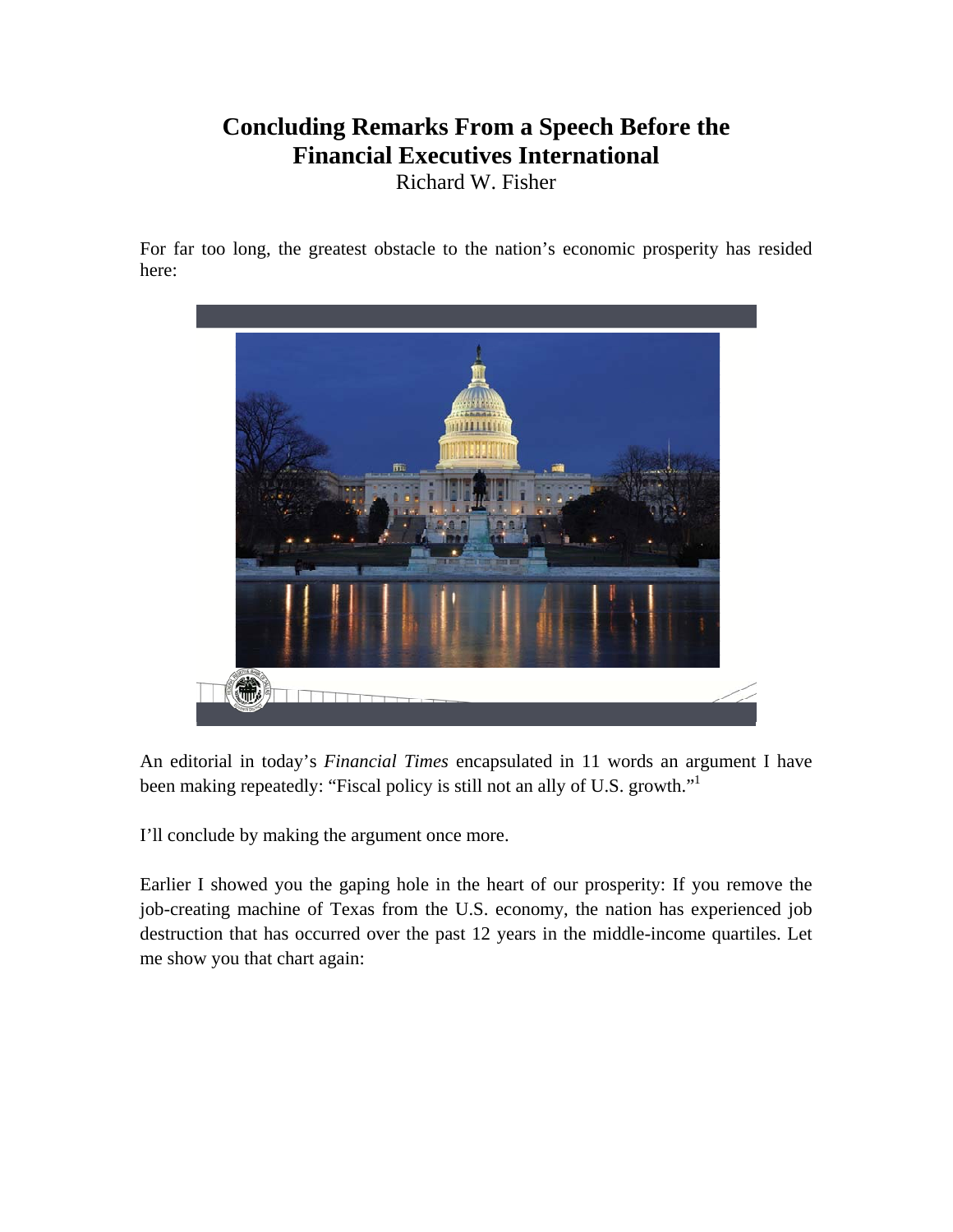

I never refer to "classes"; I do not believe status in a democracy should be defined by the hidebound concept of "classes." But no matter: The most vital organ of our nation's economy—the middle-income worker—is being eviscerated.

This is the pathology I worry most about. So I ask: Can my colleagues and I at the Fed cure this with monetary policy? Obviously, businesses cannot create jobs without the means for investing in job-creating expansion, so, yes, monetary policy is necessary to propel job creation.

But as I have shown you tonight, the store of bank reserves awaiting discharge into the economy through our banking system is vast, yet it lies fallow. Take a look at this chart of total reserves of depository institutions: They have ballooned from a precrisis level of \$43 billion to \$2.5 *trillion*.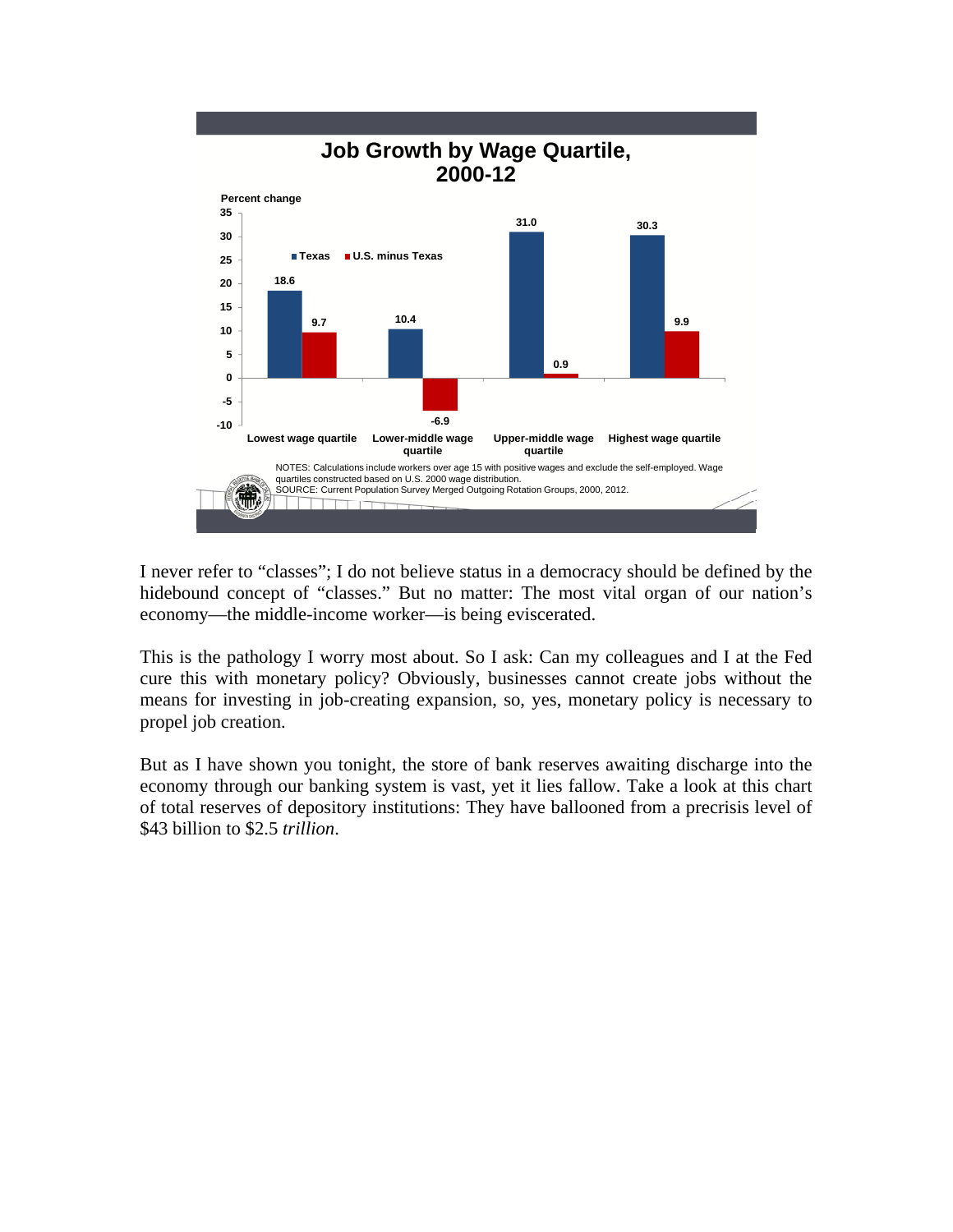

#### **Bank Reserves Have Ballooned**

There is plenty of money available for businesses to work with. Consider this: In fourth quarter 2007 the nation's gross domestic product (GDP) was \$14.7 trillion; at year-end 2013 it was estimated to be \$17.1 trillion. Had we continued on the path we were on before the crisis, real GDP would currently be roughly \$20 trillion in size. That's a third larger than it was in 2007. Yet the amount of money lying fallow in the banking system is 60 times greater now than it was at year-end 2007. One is hard pressed to argue that there is insufficient money available for businesses to put people back to work.

Now, bear in mind that we at the Fed only control the monetary base (cash plus bank reserves), not the velocity with which money is used. Consider this graph: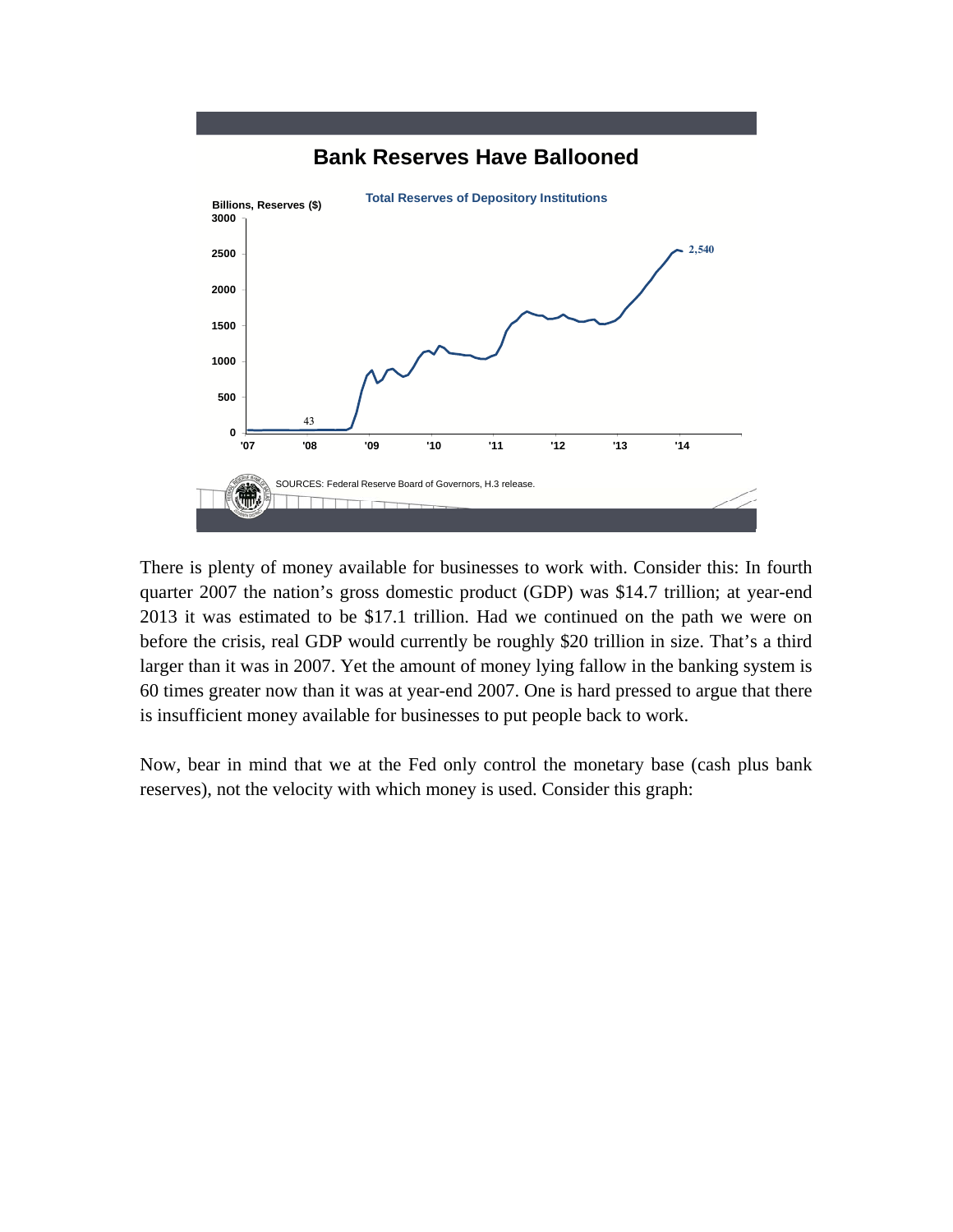

Over the past six years, the monetary base has increased 340 percent, 10 times the rate at which the economy would have expanded in nominal terms had we not suffered the recent recession. One is hard pressed to argue that there is much efficacy derived from additional expansion of the Fed's balance sheet. This is why I've been such a strong proponent of dialing back our large-scale asset purchases.

It is my firm belief that the fault in our economy lies not in monetary policy but in a feckless federal government that simply cannot get its fiscal and regulatory policy geared so as to encourage business to take the copious amount of money we at the Fed have created and put it to work creating jobs and growing our economy. Fiscal policy is not only "not an ally of U.S. growth," it is its enemy. If the fiscal and regulatory authorities that you elect and put into office to craft taxes, spending and regulations do not focus their efforts on providing incentives for businesses to expand job-creating capital investment rather than bicker with each other for partisan purposes, our economy will continue to fall short and the middle-income worker will continue being victimized, no matter how much money the Fed prints.

I don't want to ruin your evening after such a pleasant dinner. But if you wish to know who is at fault for hollowing out the welfare of middle-income workers and the American economy, kindly do not look at me or my colleagues at the Fed. When you go home tonight look at yourself in the mirror. We at the Fed are providing more than enough monetary accommodation. *You* elect our fiscal and regulatory policymakers. It is time for